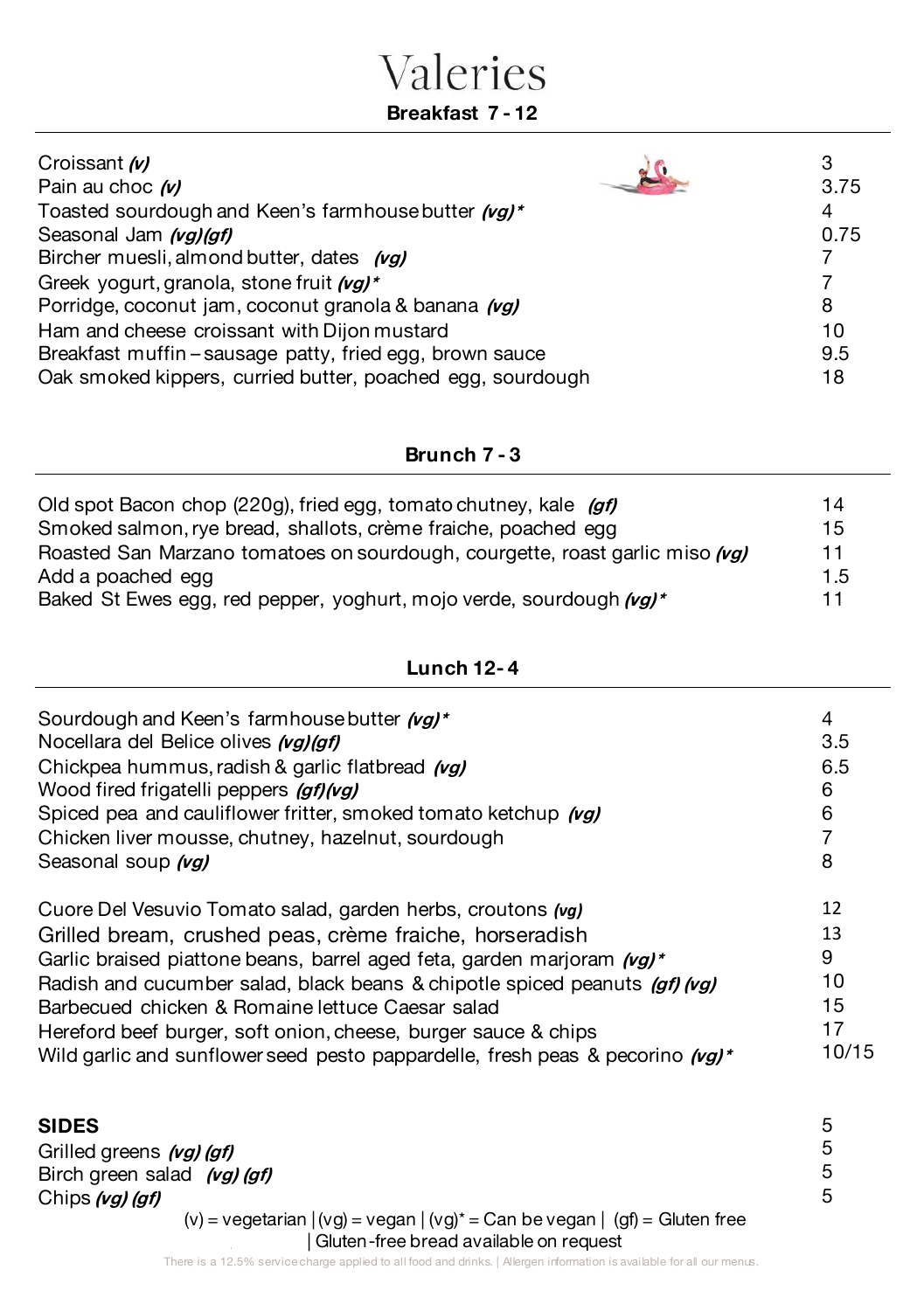**Paloma** 

**A tipple to start?**

12

| Tequila, Pink Grapefruit, Soda, Maldon Salt<br>Campari Spritz<br>Sparkling Wine, Campari, Soda | 11             |
|------------------------------------------------------------------------------------------------|----------------|
| Snacks                                                                                         |                |
| Sourdough and Keen's farmhouse butter (vg)*                                                    | $\overline{4}$ |
| Nocellara del Belice olives (vg) (gf)                                                          | 3.5            |
| Wood fired frigatelli peppers (vg) (gf)                                                        | 6              |
| Blue cheese & spinach croquettes (v)                                                           | 6              |
| <b>Small Plates</b>                                                                            |                |
| Crushed English peas, breakfast radish, garlic flatbread (vg)                                  | $\overline{7}$ |
| Classic beef tartare, toasted sourdough, St Ewes' egg yolk (df)                                | 10             |
| Hand-picked Cornish crab, white peach, mooli (df) (gf)                                         |                |
| English asparagus, roasted red pepper, smoked garlic & miso puree (vg) (gf)                    | 12             |
| Seasonal soup (vg)*                                                                            | 8              |
| <b>Large Plates</b>                                                                            |                |
| Gnochetti Sardi, courgette & wild garlic ragu, pine kernels, ricotta (vg)*                     | 10/15          |
| Hand-cut pappardelle, smoked aubergine, black olive, garlic, chili (vg)*                       | 10/15          |
| Hereford beef burger, soft onion, cheese, burger sauce & chips                                 | 17             |
| Pan-fried sea trout, jersey royals, garden sorrel, fish velouté <i>(gf)</i>                    | 28             |
| Swaledale lamb, marinated tomatoes, goat's curd & black olive (gf)                             | 28             |
| Aged rump steak, hand cut chips, peppercorn sauce, watercress salad (gf)                       | 33             |
| Warm salad of grilled courgettes & chickpeas, garden herbs (vg) (gf)                           | 16             |
| Sides                                                                                          |                |
| Grilled greens, salsa verde (vg) (gf)                                                          | 5              |
| Cuore del Vesuvio tomato & shallot salad (vg) (gf)                                             | 5              |
| Birch Farm salad (vg) (gf)                                                                     | 5              |
| Chips <i>(vg) (gf)</i>                                                                         | 5              |
|                                                                                                |                |

request | (viluten-tree pread available on request)<br>There is a 12.5% service charge applied to all food and drinks. | Allergen information is available for all our menus. (v) = vegetarian  $|(vg) = vega \mid (vg)^* = Can be vega \mid (gf) = Gluten free$ | Gluten-free bread available on request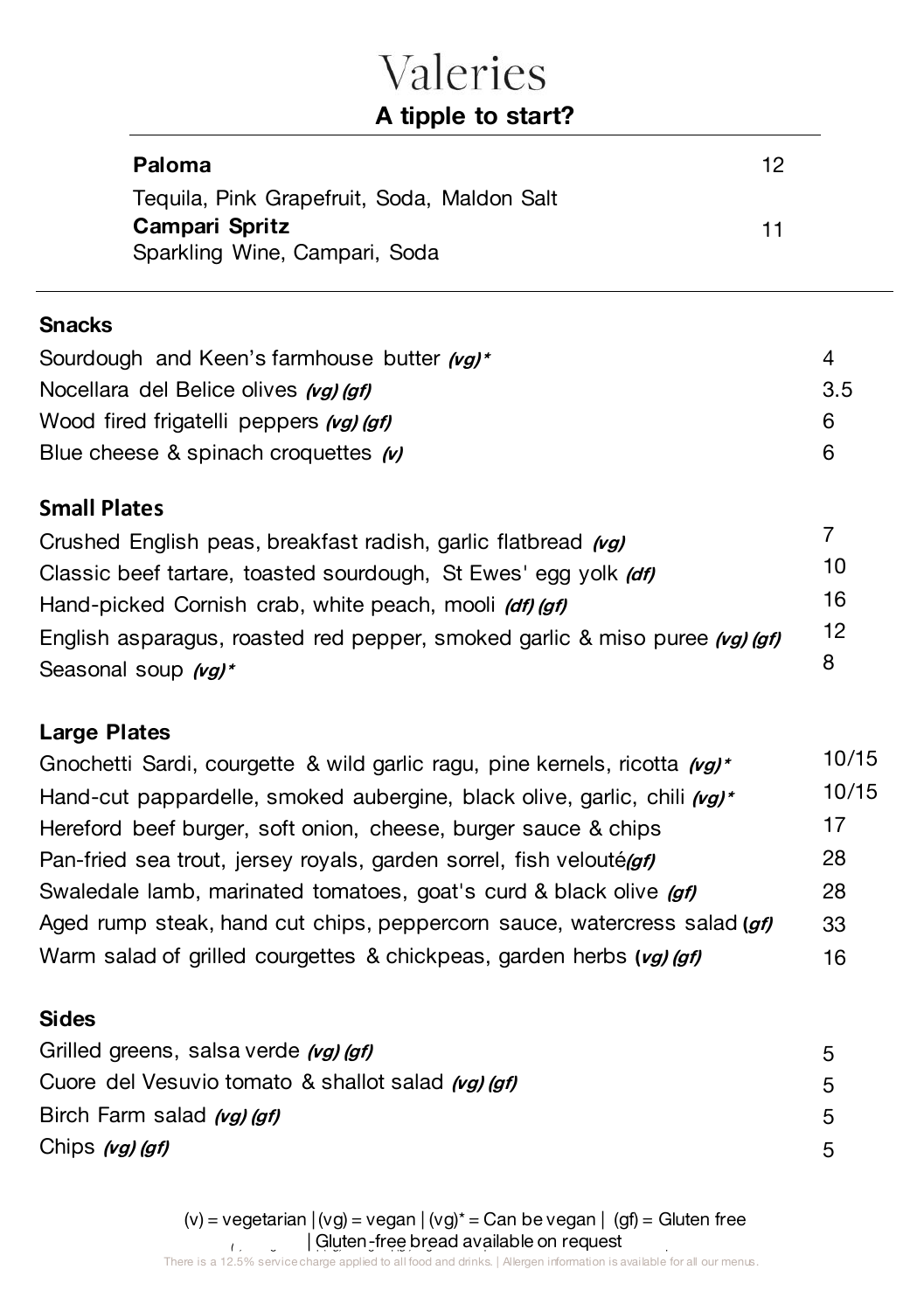| Valeries<br><b>Birch Arising</b>                                                               |    |                    |
|------------------------------------------------------------------------------------------------|----|--------------------|
| Paloma                                                                                         | 12 |                    |
| Tequila, Pink Grapefruit, Soda, Maldon Salt<br>Campari Spritz<br>Sparkling Wine, Campari, Soda | 11 |                    |
|                                                                                                |    | 4<br>3.5<br>6<br>6 |
| <b>Snacks</b><br>Garden herb focaccia, olive oil                                               |    | 7<br>10            |

| 16 |
|----|
| 12 |
|    |
|    |
|    |

#### **Large Plates**

| Gnochetti Sardi, courgette & wild garlic ragu, pine kernels, ricotta (vg)* | 10/15 |
|----------------------------------------------------------------------------|-------|
| Hand-cut pappardelle, smoked aubergine, black olive, garlic, chili (vg)*   | 10/15 |
| Hereford beef burger, soft onion, cheese, burger sauce & chips             | 17    |
| Pan-fried sea trout, jersey royals, garden sorrel, fish velouté(gf)        | 28    |
| Swaledale lamb, marinated tomatoes, goat's curd & black olive (gf)         | 28    |
| Aged rump steak, hand cut chips, peppercorn sauce, watercress salad (gf)   | -33   |
| Warm salad of grilled courgettes & chickpeas, garden herbs (vg) (gf)       | 16    |

#### **Sides**

| Grilled greens, salsa verde (vg) (gf)              | 5 |
|----------------------------------------------------|---|
| Cuore del Vesuvio tomato & shallot salad (vg) (gf) | 5 |
| Birch Farm salad (vg) (gf)                         | 5 |
| Chips (vg) (gf)                                    | 5 |

request | (viluten-tree pread available on request)<br>There is a 12.5% service charge applied to all food and drinks. | Allergen information is available for all our menus. (v) = vegetarian  $|(vg)$  = vegan  $|(vg)^*$  = Can be vegan  $|$  (gf) = Gluten free | Gluten-free bread available on request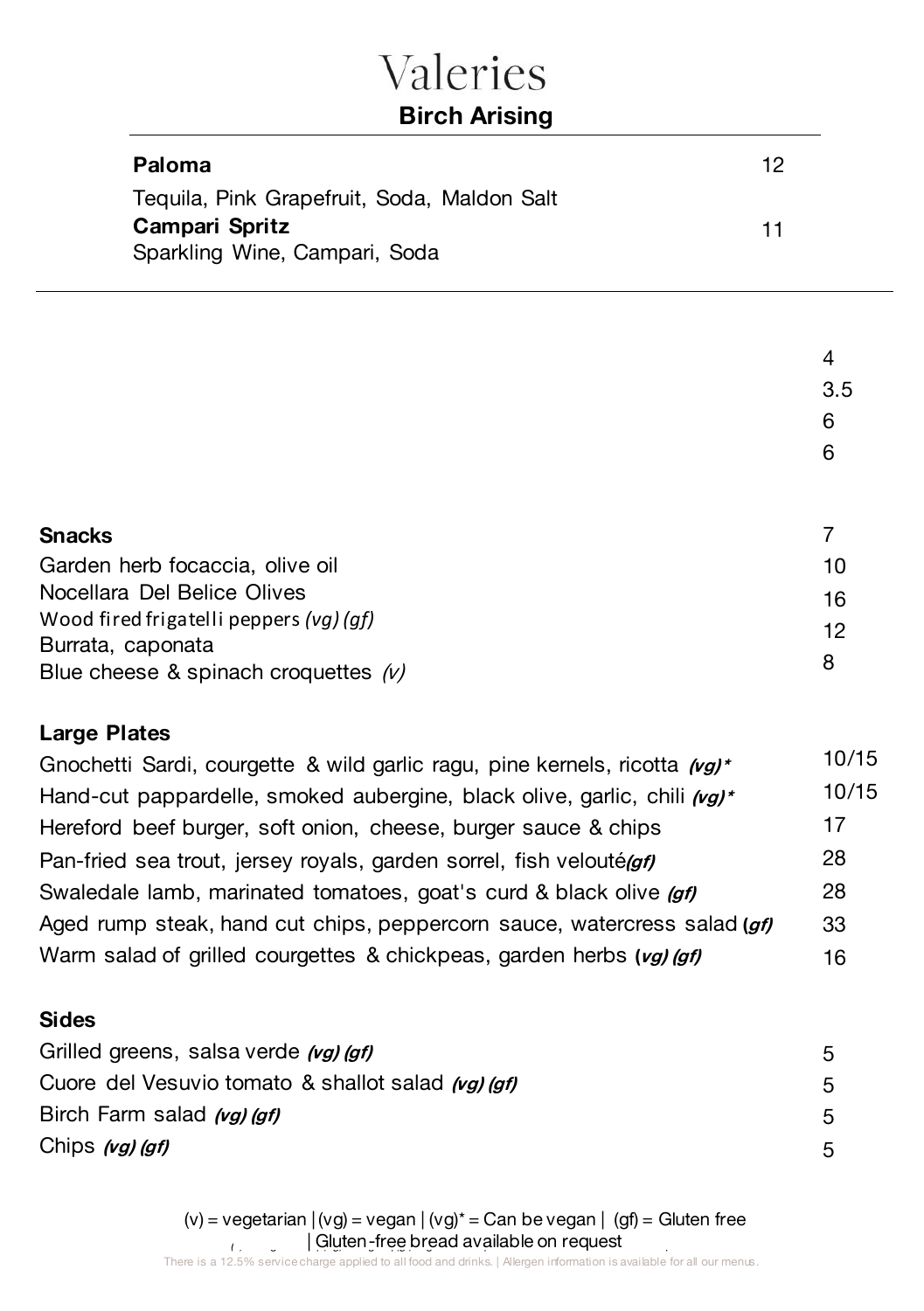### **SWEETS**

| Strawberry pavlova (gf)                                                                                                                                                                | ჩ                                 |
|----------------------------------------------------------------------------------------------------------------------------------------------------------------------------------------|-----------------------------------|
| Puffed wild lemon rice, white peach, sesame ice cream<br>(vg)(gf)                                                                                                                      |                                   |
| Salted caramel, chocolate truffles, malt ice cream                                                                                                                                     | 6.5                               |
| Homemade ice creams and sorbets (per scoop)                                                                                                                                            |                                   |
| Chocolate brownie ice cream (contains nuts)<br>Mint chocolate chip ice cream (gf)<br>Malted barley ice cream<br>Strawberry & lemon balm sorbet (vg) (gf)<br>Sesame ice cream (vg) (gf) | 2 for 1 scoop<br>$5$ for 3 scoops |

#### St Jude, fennel seed cracker, apple chutney **Soft mild cow's milk cheese with a creamy rind** 12

| Espresso                                            |                  | <b>Digestifs</b>                    |        |
|-----------------------------------------------------|------------------|-------------------------------------|--------|
| Latte<br>Cappuccino                                 | 3.25<br>3.25     | Tokaji (75ml)<br>Disaronno Amaretto | 7<br>3 |
| Flat white<br>Hot chocolate<br>A range of Storm tea | 3.25<br>3.5<br>З | Glenmorangie 10yo Single Malt       | 6      |
| Alternative milks                                   |                  |                                     |        |

rnative milks available  $+0.50p$ 

> | Gluten-free bread available on request (v) = vegetarian  $|(vg) = vega \mid (vg)^* = Can be vega \mid (gf) = Gluten free$

There is a 12.5% service charge applied to all food and drinks. Allergen information is available for all our menus.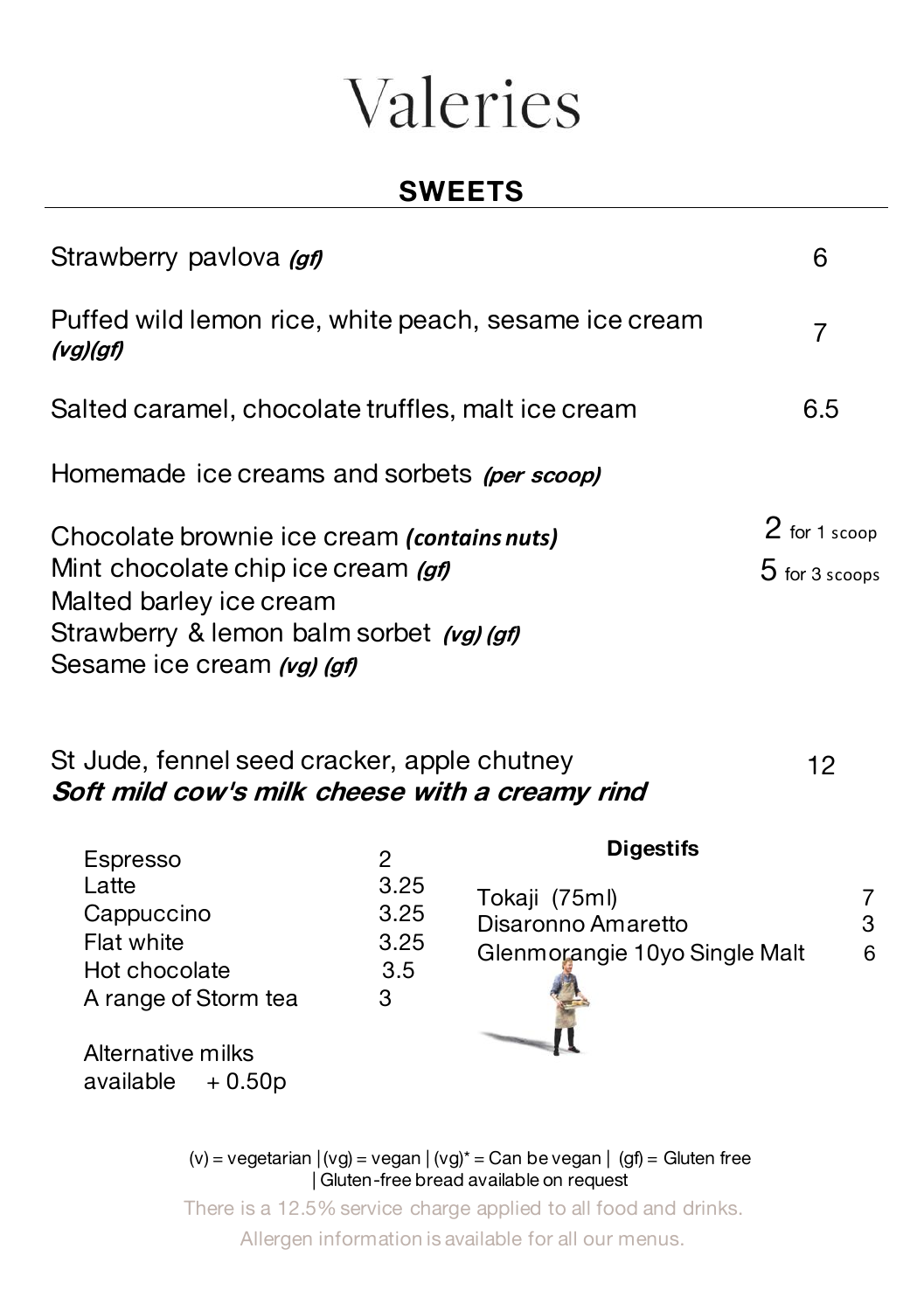### **KIDS**

| Hummus, crudités                                                                                                                                                                                       |                   | 4.5                               |
|--------------------------------------------------------------------------------------------------------------------------------------------------------------------------------------------------------|-------------------|-----------------------------------|
| Penne pasta, tomato sauce, parmesan (v)                                                                                                                                                                | Toddlers<br>Teens | 5<br>8                            |
| Fish goujons, garden peas, chips                                                                                                                                                                       |                   | 12                                |
| Cheese-burger, tomato, lettuce, chips                                                                                                                                                                  |                   | 13                                |
| Grilled chicken thigh, broccoli, new potatoes                                                                                                                                                          |                   | 11                                |
| Mac 'n' cheese 'n' peas, toasted breadcrumb                                                                                                                                                            | <b>Toddlers</b>   | 5                                 |
| Green salad                                                                                                                                                                                            | Teens             | 8                                 |
| <b>Sweet</b>                                                                                                                                                                                           |                   | 4                                 |
| Kids cookie crumble with Malted barley ice cream & dulce<br>de leche<br>Homemade ice creams and sorbets<br>Mint Chocolate chip ice cream<br>Malted barley ice cream                                    |                   | 4.5<br>$£2$ for 1<br>$£5$ for $3$ |
| Sorbet of the day (vg)<br>Sesame ice cream (vg)<br>$(v)$ = vegetarian $  (vg)$ = vegan $  (gf)$ = gluten free $  (df)$ = dairy free<br>There is a 12.5% service charge applied to all food and drinks. |                   |                                   |

Allergen information is available for all our menus.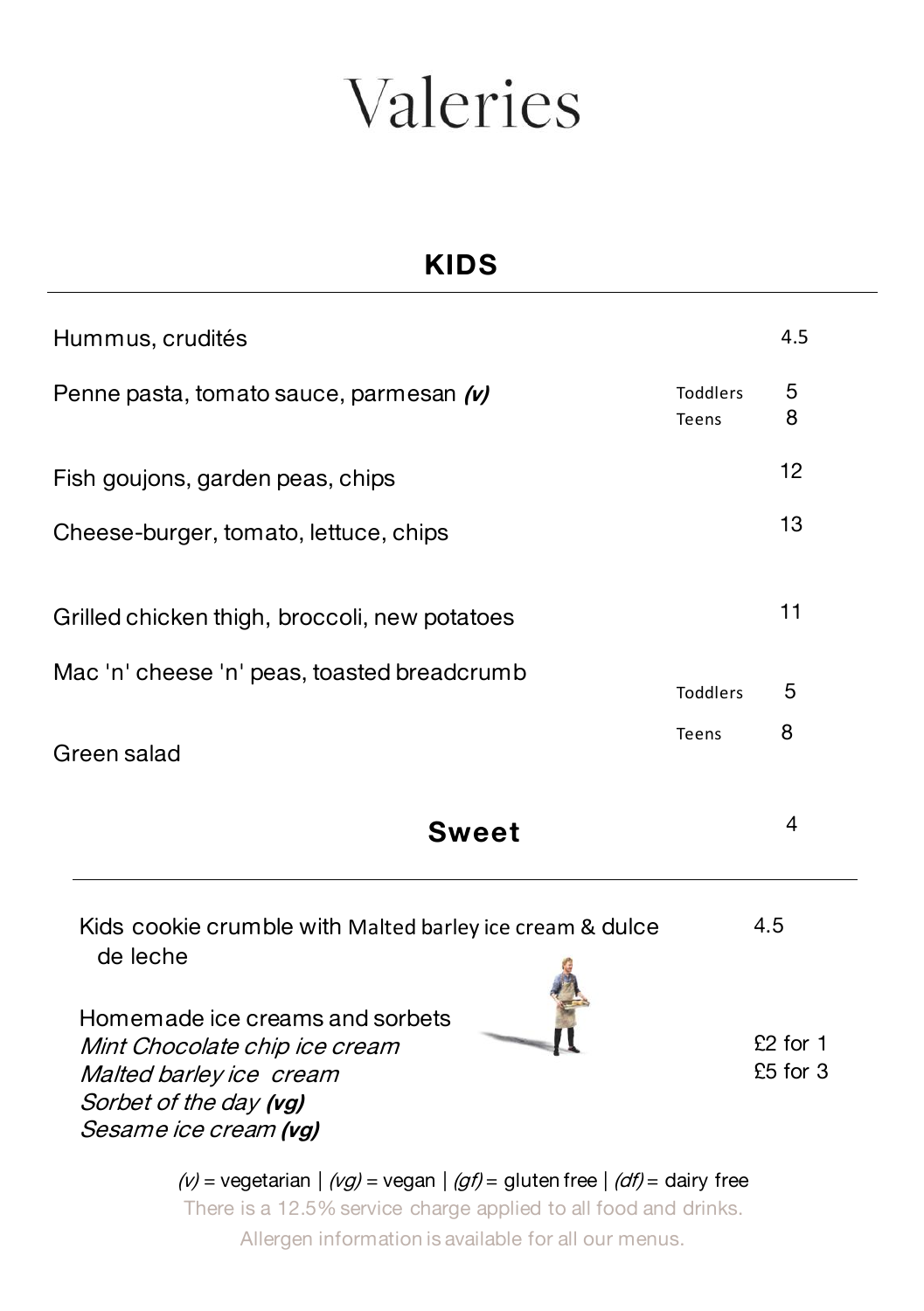### **KIDS BREAKFAST MENU**

| Slice of Toast and Seasonal Jam (vg)                                  | £1.5 |
|-----------------------------------------------------------------------|------|
| Greek Yoghurt (v)                                                     | £3   |
| Banana Porridge                                                       | £3   |
| Fruit $(vg)$ (df) (gf)<br>Banana or Apple or Orange                   | £1   |
| Breakfast muffin with an egg $(\nu)$<br>Poached or Fried or Scrambled | £45  |
| Sausage patty, fried egg, spinach (gf) (df)                           | ନେ   |

We also have a selection of cereals. Just ask.



(v) = vegetarian  $| (vg)$  = vegan  $| (gf)$  = gluten free  $| (df)$  = dairy free There is a 12.5% service charge applied to all food and drinks. Allergen information is available for all our menus.